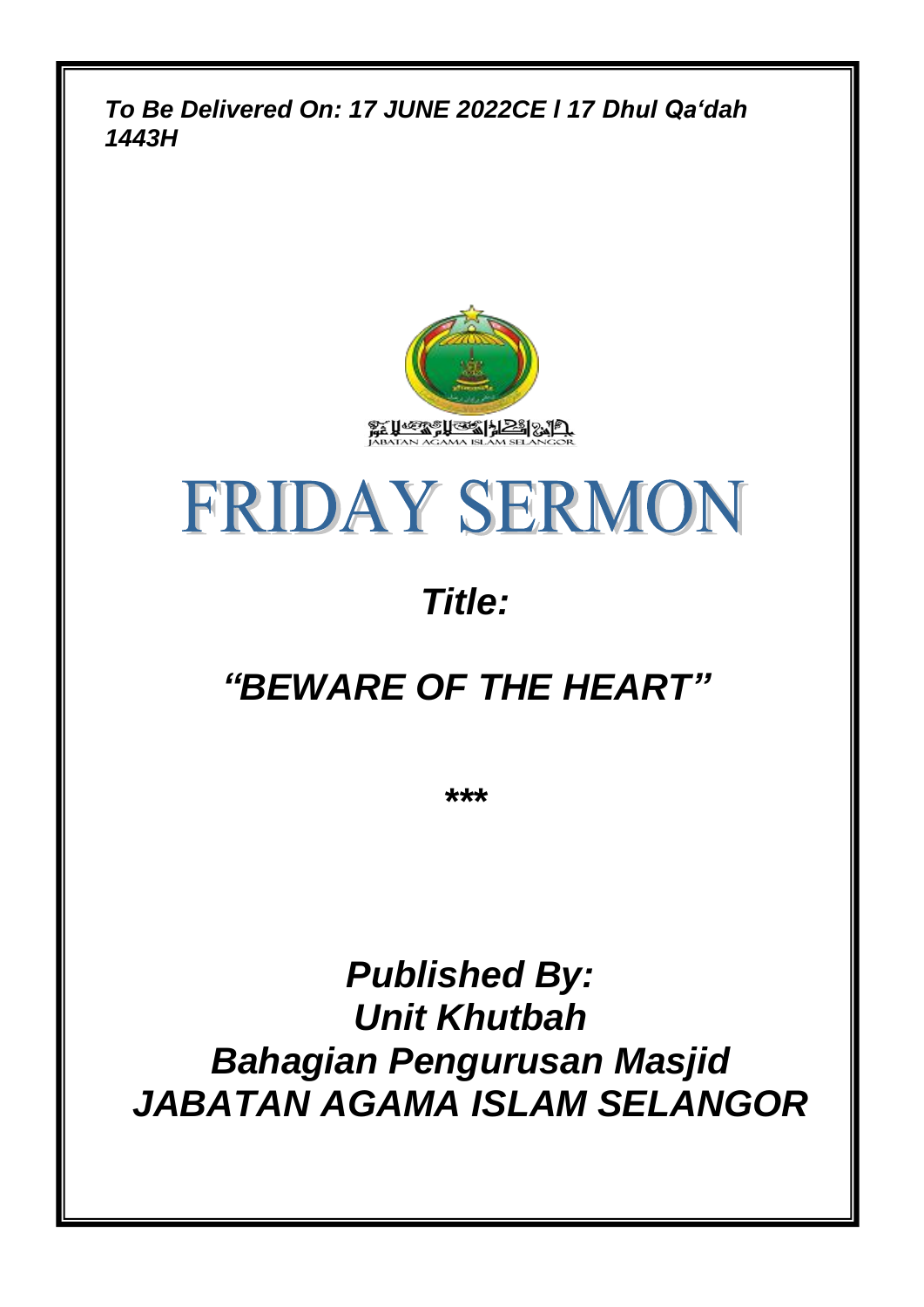

### *"BEWARE OF THE HEART"*

.<br>با ن<br>•<br>• اَلْحَمْدُ لِلَّهِ الْقَائِلِ : يَأَيُّهَا ٱلنَّاسُ قَدْ جَآءَتُكُم مَّوْعِظَةُ مِّن و<br>و ់<br>ត  $\overline{\phantom{a}}$ ֦֧֦֧֦֧֦֧֦֦֦֜֜֜֜֜֜֜֜֜<br>**֦֘**  $\overline{\phantom{a}}$  $\frac{1}{2}$ ֦֧֦֧֦֧֦֧֦֧֦֧֦֧֜֜֜֜֓֓<br>**֡** ∝<br>م وو<br>په ة  $\tilde{\cdot}$ ِعظ و  $\frac{1}{2}$ ىد<br>م تُڪُم مَّ و  $\ddot{\textbf{3}}$ ر<br>ء ء  $\tilde{1}$ ا  $\overline{\phantom{a}}$ ج د ہ<br>ا  $\ddot{\cdot}$ ق اس ُ ىد<br>م ا آلتَّ ر<br>م ه و<br>د سَ<br>ڊ ِ<br>ج أ ِ<br>د بد ِمنِنيَ ؤ م ِل ہ<br>ء و ہ<br>1 ں<br>آ ل وو<br>په ة  $\hat{\tilde{\mathbf{z}}}$ ِ<br>۔<br>۔ ِ<br>پ ر  $\frac{1}{2}$ ى و ֦֝<br>֧֓֝֝֝֝֝֝֝<br>֝֝֝֝֝ دیز<br>هد و<br>ج  $\frac{1}{\alpha}$ دُورِ وَّ و<br>ا و<br>ر ا ِِف ٱلص ر<br>م ِم وو<br>وو ا ل <sup>وو</sup><br>ع ۔<br>آ ا  $\ddot{\cdot}$ ِشف  $\frac{1}{2}$ ڪُمُ وَر  $\frac{1}{2}$ و ں<br>د رَّبَّكُمْ وَشِفَآءٌ لِّمَا فِي ٱلصُّدُورِ وَهُدَى وَرَحْمَةٌ لِّلْمُؤْمِنِينَ ۞ 1 الا<br>ا حَرَ<br>أَشْہَدُ أَنْ لَّا إِلَهَ إِلَّا اللَّهُ وَحْدَهُ لاَ شَرِيكَ لَهُ وَأَشْہَدُ أَنَّ مُحَمَّدًا ំ<br>• ا<br>ب و<br>ا ر<br>زار ا<br>د ا<br>بنج ં<br>ત  $\tilde{\cdot}$  $\frac{1}{2}$ ً<br>أ ل<br>م  $\frac{1}{2}$ انا سمبر<br>پنج ،<br>' ر<br>په ْ تر<br>پ  $\tilde{\cdot}$ ر<br>ر ِ<br>پ  $\overline{\phantom{a}}$  $\mathbf{r}$  $\tilde{\phantom{0}}$  $\frac{2}{\lambda}$ َ  $\frac{1}{2}$ ے۔<br>ا ់<br>^ عَبْدُهُ وَرَسُوْلُهُ. اَللَّهُمَّ صَلِّ وسَلِّم عَلَى سَيِّدِنَا مُحَمَّدٍ وَعَلَى آلِه<sub>ِ ــُ</sub> و<br>م  $\ddot{\phantom{0}}$  $\tilde{\cdot}$  $\frac{1}{2}$ ٍ<br>و ْ ً<br>م  $\overline{\mathbf{r}}$  $\frac{1}{2}$  $\tilde{\cdot}$ <u>لم</u> لة<br>م ๋<br>ጎ  $\ddot{\phantom{0}}$  $\frac{1}{1}$  $\overline{\mathbf{1}}$ .<br>م  $\tilde{\mathbf{i}}$ تا<br>م ر<br>ر<br>ر سنة<br>ا ً<br>آ ر<br>د  $\frac{1}{\epsilon}$ و*َص<sub>َ</sub>حْبِهِ <sub>ۦ</sub> أَجْمَعِيْنَ.* ْ  $\ddot{\phantom{0}}$ ់<br>(  $\tilde{a}$  $\frac{1}{2}$ لَّا بَعْدُ، فَيَا أَيُّهَا الْمُسْلِمُونَ اِتَّقُواْ اللَّهَ، أُوْصِيكُمْ وَإِيَّايَ بِتَقْوَى  $\frac{1}{1}$  $\frac{1}{2}$ ُ<br>و ْ<br>ْ  $\tilde{\cdot}$ لة<br>م ِ<br>پنج  $\tilde{\cdot}$ ֦֧<u>֦</u>  $\ddot{\phantom{0}}$  $\frac{1}{2}$ ان<br>ا |<br>|<br>|  $\tilde{\cdot}$ ر<br>م ֦֧֦֧֦ **ہے**<br>' ؗ<br>ا **ٍ** الله  $\ddot{\phantom{0}}$ ›<br>ለ أَيُّهَا الْمُأْ ِ<br>په ر <sup>ن</sup>ُ<br>• े<br>नि .  $\ddot{\phantom{0}}$ ؾڤؤنَ  $\frac{9}{4}$ ا<br>ایر<br>جو ہ<br>ا اللّٰهِ فَقَدْ فَازَ الْمُ  $\ddot{\cdot}$  $\frac{1}{2}$ ْ  $\frac{1}{2}$  $\ddot{\cdot}$ ً<br>الم قَالَ اللَّهُ تَعَالَى:  $\frac{1}{2}$  $\ddot{\phantom{0}}$  $\ddot{\mathbf{r}}$ ر<br>1 َل  $\frac{1}{\alpha}$ اتِهِۦ و  $\ddot{\mathbf{z}}$ ؞ٛ؞ۧ<br>تق و<br>به ِ<br>په قی  $\tilde{\phantom{a}}$ ح ِ<br>آک قُوا اللَّهَ **ٔ** ور ِ<br>په نُوا اڌّ <u>ہ</u><br>ا ُ  $\frac{1}{2}$ ام  $\tilde{\epsilon}$ ء ِينَ یہ<br>۱ ا الَّذِ ِ<br>م ه و<br>د سَ<br>ڊ -<br>ج  $\overline{\mathcal{L}}$ ِ<br>د ي  $\ddot{\cdot}$ سْلِمُونَ و  $\ddot{\phantom{0}}$ و<br>مم نتُم مَّ و<br>په ِ<br>ج أ  $\frac{1}{c}$ و ِ<br>آ َِل إ ِ<br>پَ تَمُوثُنَّ إِلَّا وَأَنتُم مُّسۡلِمُونَ ۞ و<br>په و 2

#### **Dear blessed Muslims,**

I remind myself and invite esteemed audience to always strive in increasing our *taqwa* and *imaan* (belief) in Allah *Subhaanahu Wa Ta'aala*, as well as adherence in practicing the *Sunnah* of Rasulullah صلى الله عليه وسلم. May our lives in this world and the Hereafter always remain blessed and preserved by Allah *Subhaanahu Wa Ta'aala*. *Inshaa Allah.*

<sup>1</sup> Yoonus 10:57

<sup>2</sup> Aal 'Imraan 3:102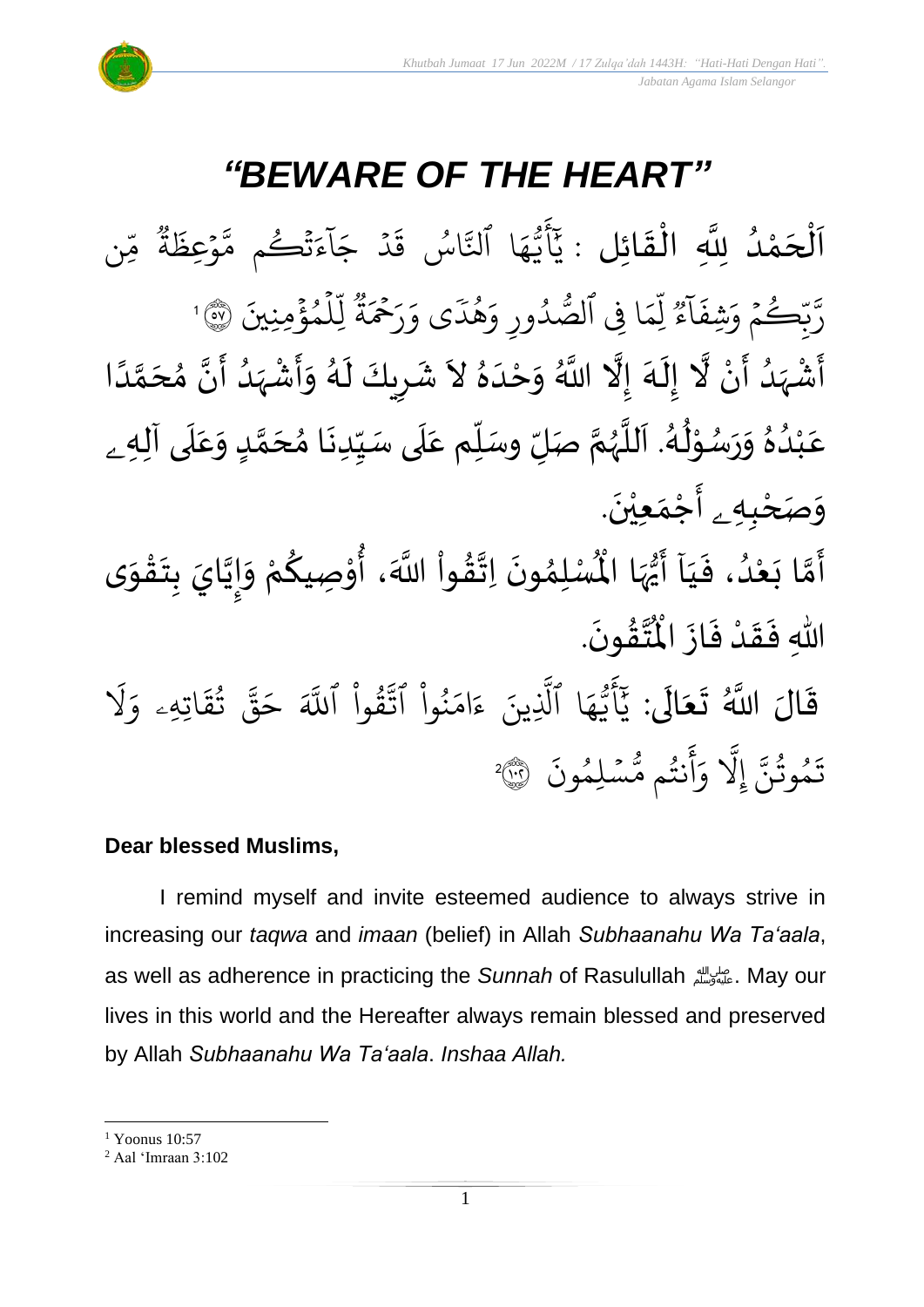

On this glorious day, let us perform *muhaasabah* (evaluation) of our ownselves by taking lessons from a *khutbah* titled *"BEWARE OF THE HEART."*

#### **Dearest faithful congregation,**

Each and every single part of the human body are created with its own unique functions and roles. When one malfunctions, then its task and function will be disrupted or becomes non-functional. This includes when a person is plagued with the disease of the heart. When the heart is infected with ailment, such person will be further away from Allah *Subhaanahu Wa Ta'aala* for such heart cannot perform its duties at par. It is unable to perform its task adequately, unable to perform *'ibaadah* (worship) unto Allah *Subhaanahu Wa Ta'aala*, moreover becoming increasingly distant from knowing Allah *Subhaanahu Wa Ta'aala*.

Allah *Subhaanahu Wa Ta'aala* had reminded us through verse 57 of soorah Yoonus, which means:

*"O mankind, there has to come to you instruction from your Lord and healing for what is in the breasts and guidance and mercy for the believers."*

#### **Dear beloved Muslims,**

The disease of the heart is a very dangerous illness. Those suffering from it will not even be aware of it. Even if he or she is aware of it, it is very difficult for the person to remain patient in treating it, for the cure to the disease of the heart is by fighting off the evil desire. As in the *hadeeth* of Nu'man bin Basheer *radiyAllaahu 'anh*, where Rasulullah  $\stackrel{\text{def}}{=}$  said: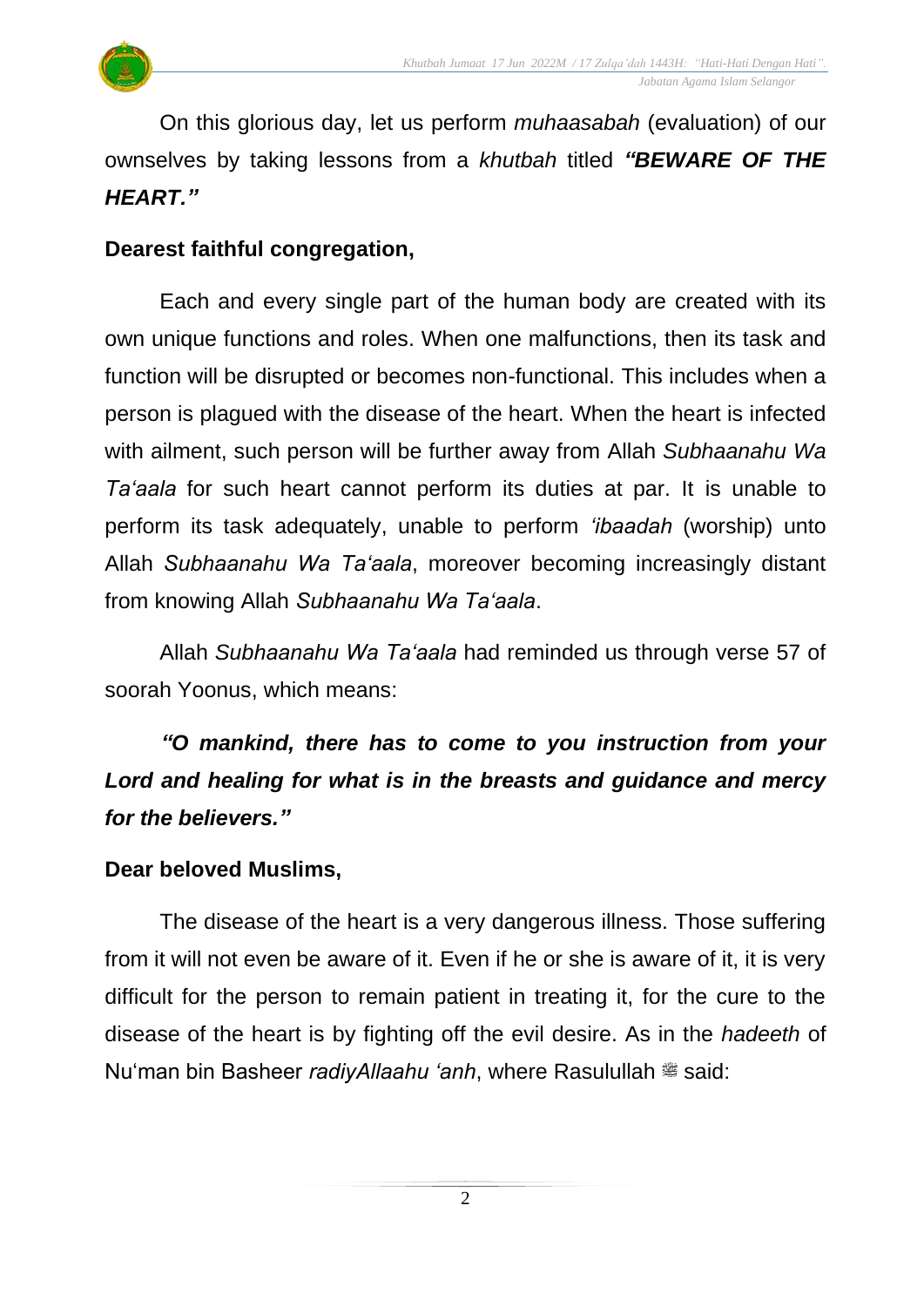

ا<br>ا أَلَا وَإِنَّ فِي الْجَسَدِ مُضْغَةً إِذَا صَلَحَتْ صَلَحَ الْجَسَدُ  $\overline{\phantom{a}}$ ֦֧֦֧֦֧֦֧֦֧֦֧֦֧֧֦֧֝֝֝֟֓֓֓֜֜֓֓<br>**֡** َ  $\overline{\phantom{a}}$  $\overline{\phantom{a}}$ َ  $\ddot{\cdot}$ ً<br>أ∙ّ  $\ddot{\phantom{0}}$  $\frac{1}{2}$  $\overline{\phantom{a}}$ ْ بة<br>• |<br>=<br>=  $\frac{1}{2}$ ِ<br>اُم ົ $\vdots$ ُ كُلُّهُ، وَإِذَا فَسَدَتْ فَسَدَ الْجَسَدُ كُلُّهُ، أَلَا وَهِيَ الْقَلْبُ ់<br>(  $\frac{1}{2}$ ֦֧֦֧֦֧<u>֦</u>  $\frac{1}{2}$  $\frac{1}{2}$ َ<br>اُم  $\frac{1}{2}$ ر<br>گ بر<br>گھا<br>گھا ِ<br>م ٍ<br>ا  $\overline{\phantom{a}}$ ْ  $\frac{1}{1}$  $\frac{1}{2}$ ْ <del>بہ</del><br>∙  $\frac{1}{2}$  $\ddot{\cdot}$ l<br>ミ  $\frac{1}{2}$ و<br>گ ہ<br>ما <u>ہ</u>

*"In the body there is a piece of flesh, and the whole body is sound if it is sound, but the whole body is corrupt if it is corrupt. It is the heart."* 

#### *(Agreed Upon)*

It is crystal clear, that the heart is the king for the entire parts of our body, where the heart plays a vital role as the mover or leader for a particular deed, whether physically or spiritually. If one has a clean heart, then each and every deed performed will become perfected and excellent. But if his heart is corrupted, then all of the body parts will follow suit and become corrupted, and definitely he will forget the very reason for his creation and ultimately he will be distant from remembering Allah *Subhaanahu Wa Ta'aala*.

This has been the ailment within the *ummah* throughout time. They would reap *rizq* (provision) and *ni'mah* (favors) from Allah *Subhaanahu Wa Ta'aala* at will, but unfortunately, it is very heavy and difficult to remain grateful and thank Allah *Subhaanahu Wa Ta'aala*, who is the Most Merciful and Most Compassionate, as well as Most Giving. They deem that whatever it is that they possess, all were due to their own efforts.

#### **Dear blessed audience,**

Therefore, let us ponder for a moment, what is the status of our very own heart? Is it from among the following five categories that will be stated, among them: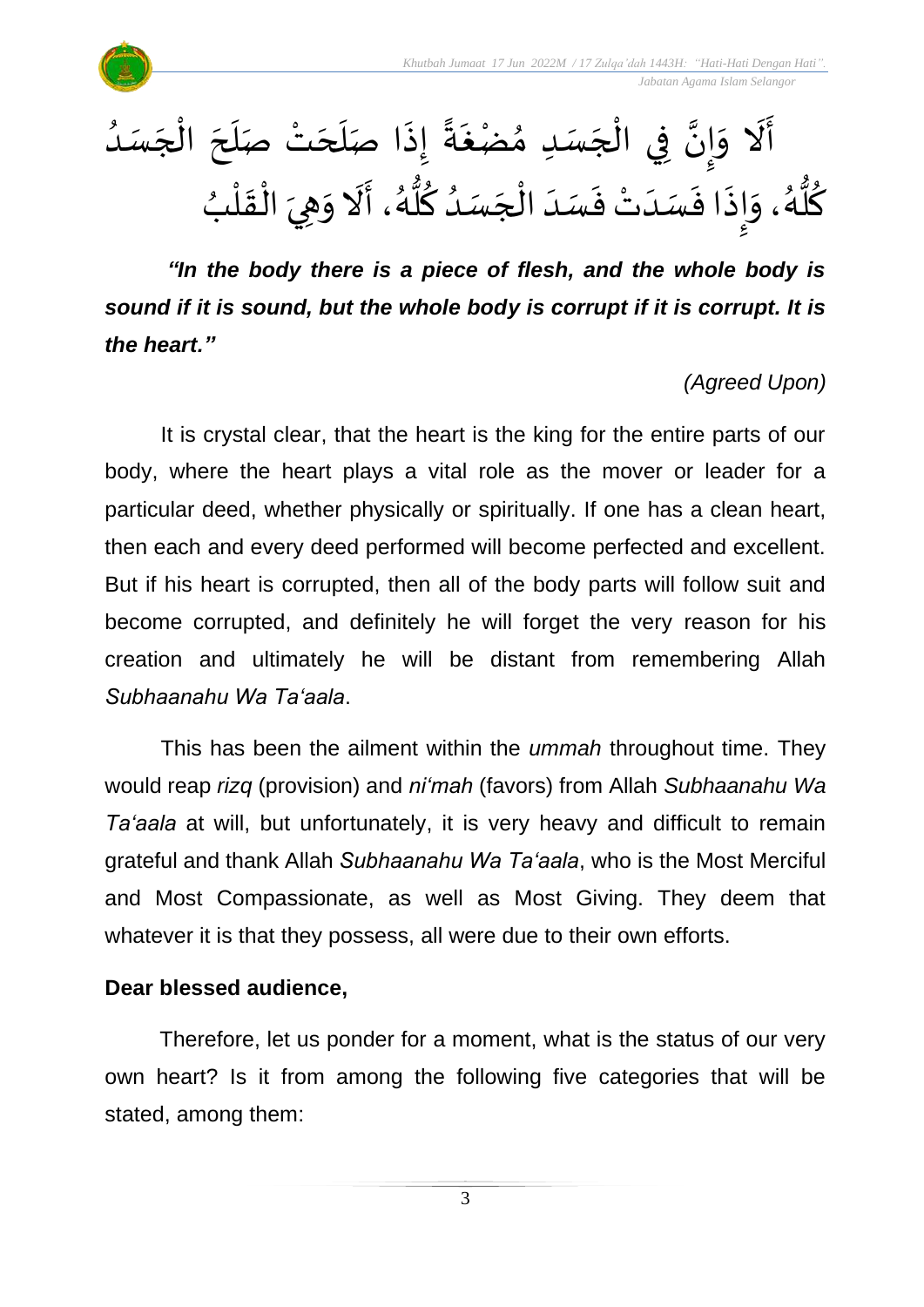

#### **1. The heart that is alive.**

It is the heart which is safe from various diseases and damages. Inside it, there is none save the love for Allah *Subhaanahu Wa Ta'aala* and fear of Him. The heart is fearful upon matters that can further distance it from Allah *Subhaanahu Wa Ta'aala*. It is the heart that has *khushoo'* (tranquility and humility), alive and always cognizant of its very purpose of being on Allah's earth.

#### **2. The heart that is dead.**

It is the heart that is lifeless within it. It does not know it's *Rabb* (Lord), nor does it want to worship Him. It lives according to the whims and desire, and purely for worldly pleasure, despite incurring the wrath of Allah. It does not heed to the advice given. It only responds to the whispers and seduction of *shaytaan*.

#### **3. The sick heart.**

This heart stores tons of energy purely for the worldly life alone, with ailments infested within itself. Sometimes, it is able to remember Allah out of need for the worldly life, but it is actually closer to destruction and disobedience against Allah *Subhaanahu Wa Ta'aala*.

#### **Dearest Muslims,**

After knowing the status and category of our hearts, then hasten to find the cure or medicine that can restore the health and purity of our hearts, for every illness has its cure. Similarly, the sick heart has its cure, among them:

**1.** *Dhikrullaah* **(especially not abandoning the obligatory prayers and knowledge regarding individual obligations).**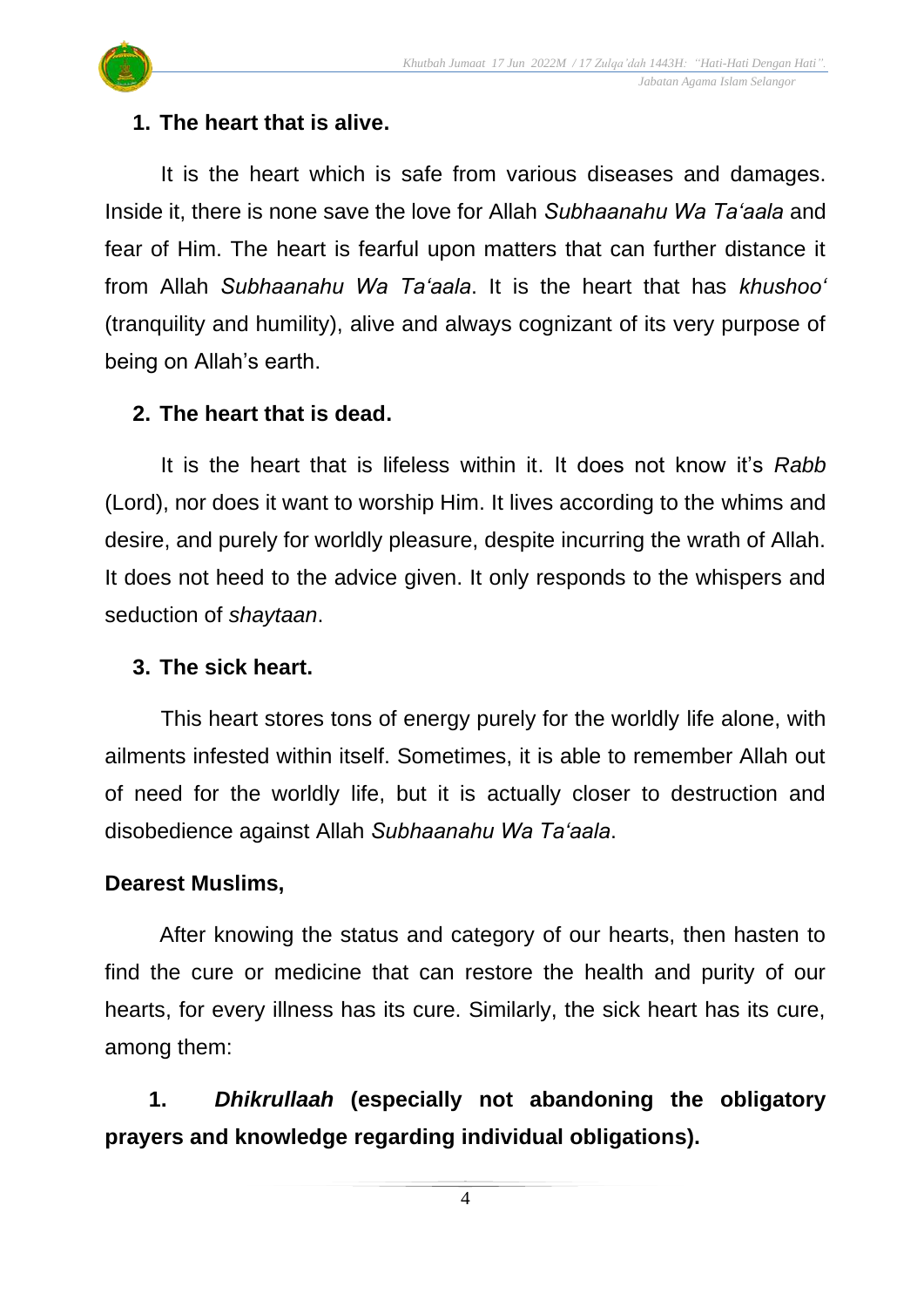

Allah *Subhaanahu Wa Ta'aala* mentions in verse 41 and 42 of soorah al-Ahzaab:

يَّأَيُّهَا ٱلَّذِينَ ءَامَنُواْ ٱذۡكُرُواْ ٱللَّهَ ذِكۡرَا كَثِيرَا ا ك ،<br>اس<sup>ت</sup> ر ذِك ر<br>م ہ<br>آکے نُّوا آذَكَرُوا اللَّهَ ْ ُ و<br>م  $\ddot{\cdot}$ ْ ُو<br>و  $\frac{1}{2}$ ام  $\tilde{\zeta}$ ء ِينَ ِ<br>آ ا آلَذِ ر<br>م ه و<br>د سَ<br>ڊ ِ<br>ج يَّأَيُّهَا ٱلَّذِينَ ءَامَنُواْ ٱذْكُرُواْ ٱللَّهَ ذِكْرَا كَثِيرًا ۞ وَسَبِّحُوهُ بُكَرَةَ  $rac{1}{2}$ ِرِ حُوهُ بُكَرَ و<br>م و ں<br>س س<br>بد ِ<br>س بر<br>سد  $\frac{1}{\alpha}$ و ِصي ِ<br>ج أ  $\frac{1}{c}$ و ا<br>آ ًل ٤٢

*"O you who have believed, remember Allah with much remembrance. And exalt Him morning and afternoon."*

**2. Always in the companionship of al-Qur'an (recitation, learning, pondering, and comprehending its verses).**

Allah *Subhaanahu Wa Ta'aala* mentions in the second verse of soorah al-Anfaal:

ِ<br>پَٽُ لِي ا ت و<br>په  $\ddot{\cdot}$ لَتۡ قُلُوبُهُمۡ وَإِذَ  $\frac{1}{2}$ و و<br>د و<br>ا ور ِجل  $\frac{1}{\alpha}$ .<br>و. ِ<br>آھ<br>آھ اللَّهُ ِ<br>م كِر ا ذ ُ  $\ddot{\cdot}$ إِذ ِينَ ِ<br>آ الَّذِ  $\ddot{\cdot}$ ا اَلْمُؤْمِنُونَ ُو<br>و ہ<br>\$ و ہ<br>ا  $\frac{1}{2}$ ء<br>م ِ<br>په إِن  $\ddot{\cdot}$ ون ِ<br>پرو َّك ِ<br>م ۔<br>و  $\ddot{\phantom{0}}$ ت  $\tilde{\cdot}$ عِمۡ يَـ  $\frac{1}{2}$ .<br>م ب<br>ب ِ<br>پ ًا وَعَلَىٰ رَ َٰ ٗ بر<br>م َٰ  $\overline{\phantom{a}}$ تُهُمْ إِيمَا  $\frac{1}{2}$ و<br>م  $\ddot{\cdot}$  $\tilde{\cdot}$ اد  $\ddot{\cdot}$ ئنەو ز و<br>لم و<br>په ؚ<br>֖֡֟֟֟֟֟֟֟֟֟֟֟֟֟֟֟֟֟֟֟֟֟֟֟֟֟֟֩*֟*  $\overline{a}$ اي  $\tilde{\epsilon}$ ي<u>ُ</u>هِمْ ءَ  $\frac{1}{2}$  $\ddot{\phantom{0}}$ ر<br>آ عَلَيْهِمْ ءَايَتُهُو زَادَتْهُمْ إِيمَنَا وَعَلَىٰ رَبّهِمْ يَتَوَكَّلُونَ ۞

*"The believers are only those who, when Allah is mentioned, their hearts become fearful, and when His verses are recited to them, it increases them in faith; and upon their Lord they rely."*

**3. Always remembering death (by always remaining grateful and repenting upon all of the sins and wrongdoings committed).**

Allah *Subhaanahu Wa Ta'aala* mentions: in verse 34 of soorah al-A'raaf: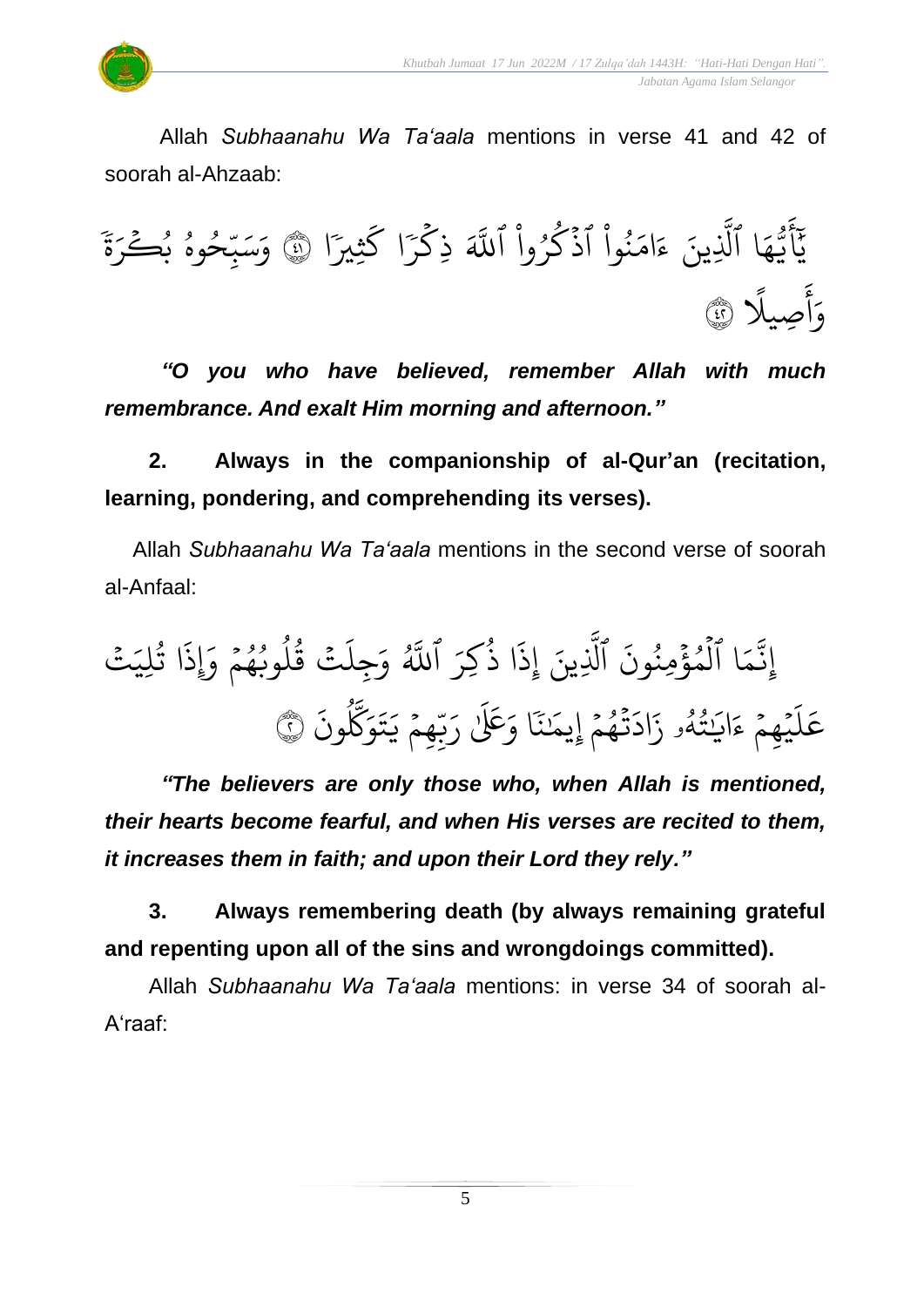$\ddot{\phantom{0}}$ 



*"And for every nation is a [specified] term. So when their time has come, they will not remain behind an hour, nor will they precede [it]."*

#### **Respected audience,**

To end this *khutbah*, let us altogether derive lessons and internalizations as guidance for us. Among them:

1. The Muslim *ummah* must always protect the heart from all types of ailments that can cause it to distance away from Allah *Subhaanahu Wa Ta'aala* and neglect the duty and responsibility of worshipping Him.

2. The Muslim *ummah* must always enliven the heart by always remembering Allah *Subhaanahu Wa Ta'aala* through increase in *dhikr*, recitation and *tadabbur* of al-Qur'an, as well as remaining grateful upon all of the favors that Allah has bestowed.

3. The Muslim *ummah* must remain cognizant of death, as motivation unto becoming servants of Allah that are *saalih* (righteous) and upright for the religion, family, and society.

> ال ِ ِمنَ َّ عُوْذُ بِاللَّهِ و<br>په **ٔ** و<br>م ِ<br>ج آَعُوْذُ بِاللَّهِ مِنَ الشَّيْطَانِ الرَّجِيْمِ **ٔ** ِ<br>سَ ِن الر ا  $\tilde{\cdot}$ يْط **ٔ** ں<br>م ش

> > 6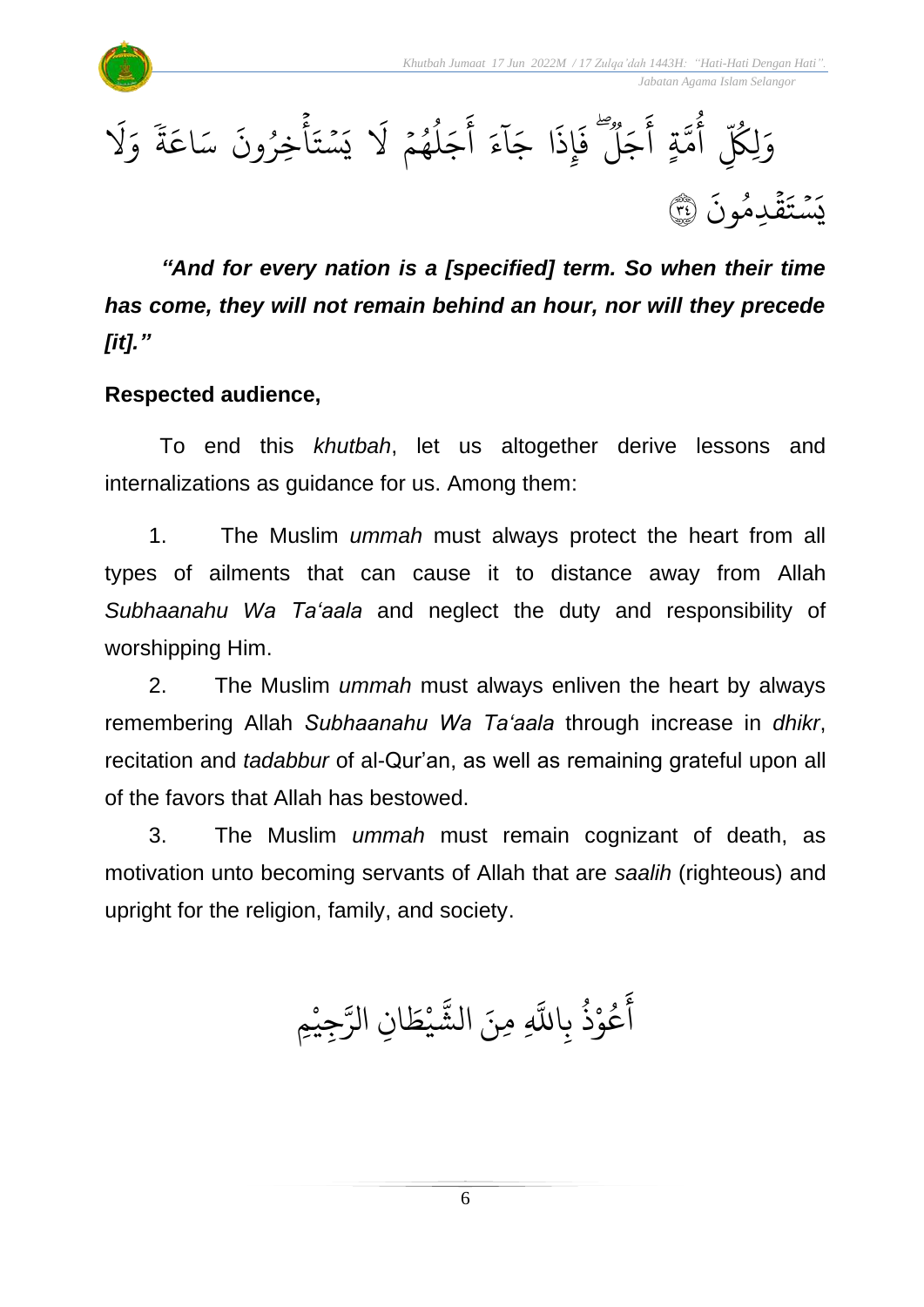

*"And of the people are some who say, "We believe in Allah and the Last Day," but they are not believers. They [think to] deceive Allah and those who believe, but they deceive not except themselves and perceive [it] not. In their hearts is disease, so Allah has increased their disease; and for them is a painful punishment because they [habitually] used to lie."*

*(Soorah al-Baqarah 2:8-10)*

بَارَكَ اللّهُ ۖ لِيْ وَلَكُمْ فِي الْقُرْآنِ الْعَظِيْمِ، وَنَفَعَنِيْ وَإِيَّاكُمْ ْ  $\frac{9}{4}$ ֦֧֦֧֦֧֦֧֦֧֦֧֦֧֦֦֦֦֦֦֜֜֜֜֓֓֜֜֜֜֜֟֓<br>**֡** ْ <u>و</u>  $\tilde{\mathbf{r}}$  $\tilde{ }$ ْ  $\frac{1}{2}$  $\ddot{\phantom{0}}$ ْ َ  $\ddot{\phantom{0}}$  $\ddot{\phantom{0}}$  $\tilde{\cdot}$ ْ  $\overline{\phantom{a}}$ ْ ْ <u>ل</u>و ن<br>ا !<br>-<br>- $\tilde{\cdot}$ ْ .<br>بِمَا فِيْهِ مِنَ الآيَاتِ وَالذِّكْرِ الْحَكِيْمِ وَتَقَبَّلَ مِنِّيْ وَمِنْكُمْ ں<br>م ້<br>•<br>•  $\tilde{\cdot}$ .<br>` -<br>-<br>- $\sum$ ن<br>ا ا<br>:  $\frac{1}{2}$ ..<br>-<br>^ ֦֦֦֦֦֦֝֝֝֝֝֝**֦** َ ֦֧֦֦֦֦֦֧֦֝֝֝֝<br>**֘**֧֓֝  $\sum$ ؚ<br>م  $\ddot{\bullet}$  $\frac{1}{2}$ ِ<br>نہ  $\ddot{\phantom{0}}$ ْ<br>ْ  $\frac{1}{2}$ . े<br>१ تِلاوَتَهُ، إِنَّهُ هُوَ السَّمِيْعُ الْعَلِيْمُ ْ بہ<br>م ֫**֘** ⁄<br>ै ْ ا<br>ما  $\frac{1}{2}$  $\frac{1}{2}$ ب<br>ر<br>ا بة<br>•  $\frac{1}{2}$ ب<br>د<br>ا  $\ddot{\phantom{0}}$  $\frac{1}{2}$ ُ- ركن موسى السَّمَورُ اللهَ الْعَظِيْمَ لِيْ وَلَكُمْ وَلِسَاْئِرِ<br>أَقُولُ قَوْلِيْ هَذَا وَأَسْتَغْفِرُ اللهَ الْعَظِيْمَ لِيْ وَلَكُمْ وَلِسَاْئِرِ ْ<br>؛  $\frac{1}{2}$  $\frac{1}{2}$  $\frac{1}{2}$  $\ddot{\cdot}$ ∕<br>-<br>▲ ْ ا ់<br>្  $\frac{1}{2}$ اء<br>پيد د<br>ج  $\sum$  $\tilde{\cdot}$ ْ <u>،</u>  $\tilde{\mathbf{r}}$  $\frac{1}{2}$ ْ إ  $\frac{1}{2}$ ٝ<br>ؙ  $\frac{1}{2}$ ْ . ُ<br>∕ رت<br>الْمُسْلِمِيْنَ وَالْمُسْلِمَاتِ، فَاسْتَغْفِرُوْهُ إِنَّهُ هُوَ الْغَفُوْرُ الرَّحِيْمُ ْ ا<br>تار  $\frac{1}{2}$ ֦֧֝<br>**֧** الا<br>ج  $\ddot{\phantom{0}}$ **ٔ** ا<br>-—<br>با<br>م —<br>}<br>] ا<br>ما<br>•  $\frac{1}{2}$ **ہ**<br>▲ י<br>י **ء** ْ<br>ْ  $\frac{1}{2}$  $\frac{1}{2}$  $\frac{1}{2}$ جون جوي .<br>اُُفس : اُ **ا:**<br>^ ∕<br>-<br>◆ ់<br>**់ THE SECOND** *KHUTBAH*

و<br>ا اَلْحَمْدُ لِلَّهِ الَّذِيْ جَعَلَنَا مِنَ الْمُمْلِمِيْنَ، وَرَزَقَنَا مِنَ الطَّيِّبَاتِ ْ  $\overline{\phantom{a}}$ ֦֧֦֧֦֧֦֧֦֧֦֧֦֧֜֜֜֓֓֟֓֟֓<br>**֡**  $\overline{\phantom{a}}$  $\frac{1}{1}$ しんこ  $\frac{1}{2}$ ا<br>ا  $\ddot{\phantom{0}}$  $\ddot{\phantom{0}}$  $\frac{1}{2}$  $\ddot{\cdot}$  $\overline{\phantom{a}}$  $\tilde{\cdot}$  $\ddot{\phantom{0}}$ ់<br>រ لِلَّهِ الَّذِيْ جَعَلَنَا مِنَ الْمُسْلِمِيْنَ، وَرَزَقَنَا مِنَ الطَّيِّبَاتِ.  $\ddot{\phantom{0}}$  $\ddot{\phantom{0}}$  $\frac{1}{2}$ َ  $\overline{\phantom{a}}$ ن<br>ا انہ<br>ا  $\frac{1}{2}$ أَشْهَدُ أَنْ لَّا إِلَهَ إِلَّا اللّهُ وَحْدَهُ لاَ شَرِيْكَ لَهُ، وَأَشْهَدُ أَنَّ ٍ<br>و  $\frac{1}{2}$ ْ ِ<br>پ ا<br>ا ْ ر<br>بر ا<br>الم .<br>م  $\tilde{\mathbf{r}}$  $\frac{1}{2}$ ्<br>र  $\frac{1}{2}$ ِ<br>ا  $\tilde{\cdot}$ ن<br>•<br>• —<br>:<br>: بر<br>و  $\frac{1}{2}$ ْ  $\frac{1}{2}$  $\tilde{\cdot}$ ء<br>لم  $\tilde{\mathbf{r}}$ ْ  $\overline{\phantom{a}}$  $\frac{1}{2}$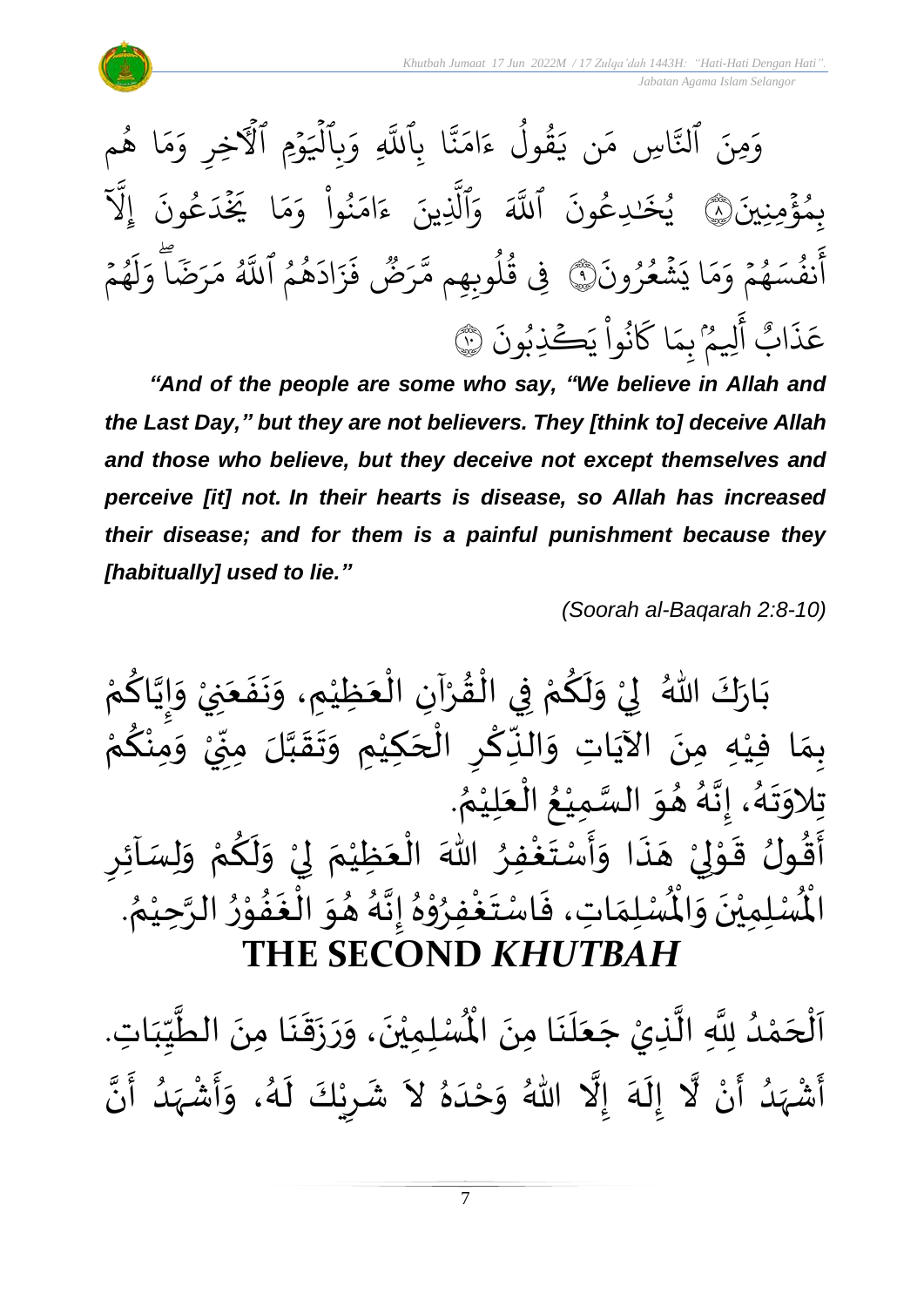

#### **Dear blessed audience,**

Let us altogether strive to have the *taqwa* of Allah *Subhaanahu Wa Ta'aala* by increasing our obedience towards Him and avoiding acts of disobedience and abominable deeds.

ْ وا ُّ ل صَ ْ وا ُ ن َ ام َ ء ِينَ َّ ا ٱَّل َ ه ُّ ي َ أ َٰ َ ي ِّۚ ِ ِب َّ ٱنل لَع ََ َ ون ُّ ل صَ ُ ۥ ي ُ ه َ ت َ ِك ئ ََٰٓ ل َ م َ و ََّ ٱَّلل َّ إِن ا ا لِيم ۡ س َ ت ْ وا ُ ِم ل َ س َ هِ و ۡ ي َ ل <sup>ع</sup> <sup>٥٦</sup> َ َ ع َ د و ٍ ا م َ ح ُ ا م َ دن ي ى سَ َ ل َ ع ْ م ل سَ َ و ل صَ ا م ُ ه ا ه الل اب َ ْصح َ أ َ ه و ى آل َ ل َ ن ْ عي َ م ْ ج َ أ .

ؙۊؙ۠ڡؚڹؘٳؾؚ  $\ddot{\phantom{0}}$ ់<br>: ُْ ُؤْمِنِيْنَ ۖ وَالْمُ  $\frac{1}{2}$  $\ddot{\phantom{0}}$ ْ ْ<br>م  $\mathbf{r}^{\circ}$ ِ<br>لْمُسْلِمَاتِ وَالْمُ  $\frac{1}{2}$  $\frac{1}{2}$ ِ<br>اَللَّهُمَّ اغْفِرْ لِلْمُسْلِمِيْنَ وَالْمُ  $\frac{1}{2}$  $\ddot{\phantom{0}}$ ់<br>រ ›<br>ለ ٝ<br>ا ِ<br>و ن<br>م ر<br>ر<br>ر ا<br>آ ً<br>آ ن<br>أحْيَاءِ َ ֦֧֦֧<u>֦</u> ـــ<br>م<br>م الْأَحْيَاءِ مِنْهُمْ وَالأَمْوَاتِ، إِنَّكَ سَمِيْعٌ قَرِيْبٌ مُجِيْبُ الدَّعَوَاتِ ْ او<br>زړ ْ  $\frac{1}{2}$ י<br>ה ں<br>ج  $\ddot{\ }$ ِ<br>م ان<br>ا ُ ֦֧֦֧֦֧֝<u>֚</u>  $\frac{1}{2}$ ه<br>فيا قَرِرْ  $\overline{\phantom{a}}$  $\ddot{\ddot{\cdot}}$ ٌ ، إِنَّكَ سَمِيْعٌ ْ ن<br>•<br>•  $\frac{1}{2}$ ا ت. اجَ ح ال ي اض ا ق ي و ع أ م ه لل ك ا ل ه أ ، و ن مي ل سْ ُْ  $\overline{\phantom{a}}$ ֦֧֦֧֦֧֦֧֦֧֦֧֦֟֓<br>֧ׅׅ֝֜֜֜֜֜֜֜֜֜֜֜֜֜֜֜֬֓֟֓֟  $\overline{a}$ ์<br>:<br>:  $\ddot{\ }$  $\frac{1}{2}$  $\frac{1}{2}$ ن<br>م ر<br>ر<br>ر ة<br>أ ا<br>أ י<br>**י**  $\frac{1}{2}$  $\tilde{\cdot}$  $\ddot{\phantom{0}}$ ْ رَّ الْإِسْلاَمَ وَالْمُ  $\frac{1}{2}$ ر<br>د  $\tilde{\phantom{a}}$ ا<br>م بة .  $\ddot{\phantom{0}}$ ؙۺ۠ڔڮؽۨڹؘ ا<br>ا  $\overline{\phantom{a}}$ ْ  $\ddot{\text{r}}$ ُبْتَدِعَةً وَالْمُ  $\frac{1}{2}$  $\frac{1}{2}$ .<br>م  $\ddot{\ }$ ْ  $\boldsymbol{r}$ الْكَفَرَةَ وَالْمُ  $\frac{1}{2}$  $\ddot{\phantom{0}}$  $\frac{1}{2}$  $\ddot{\cdot}$ َ بــ<br>أ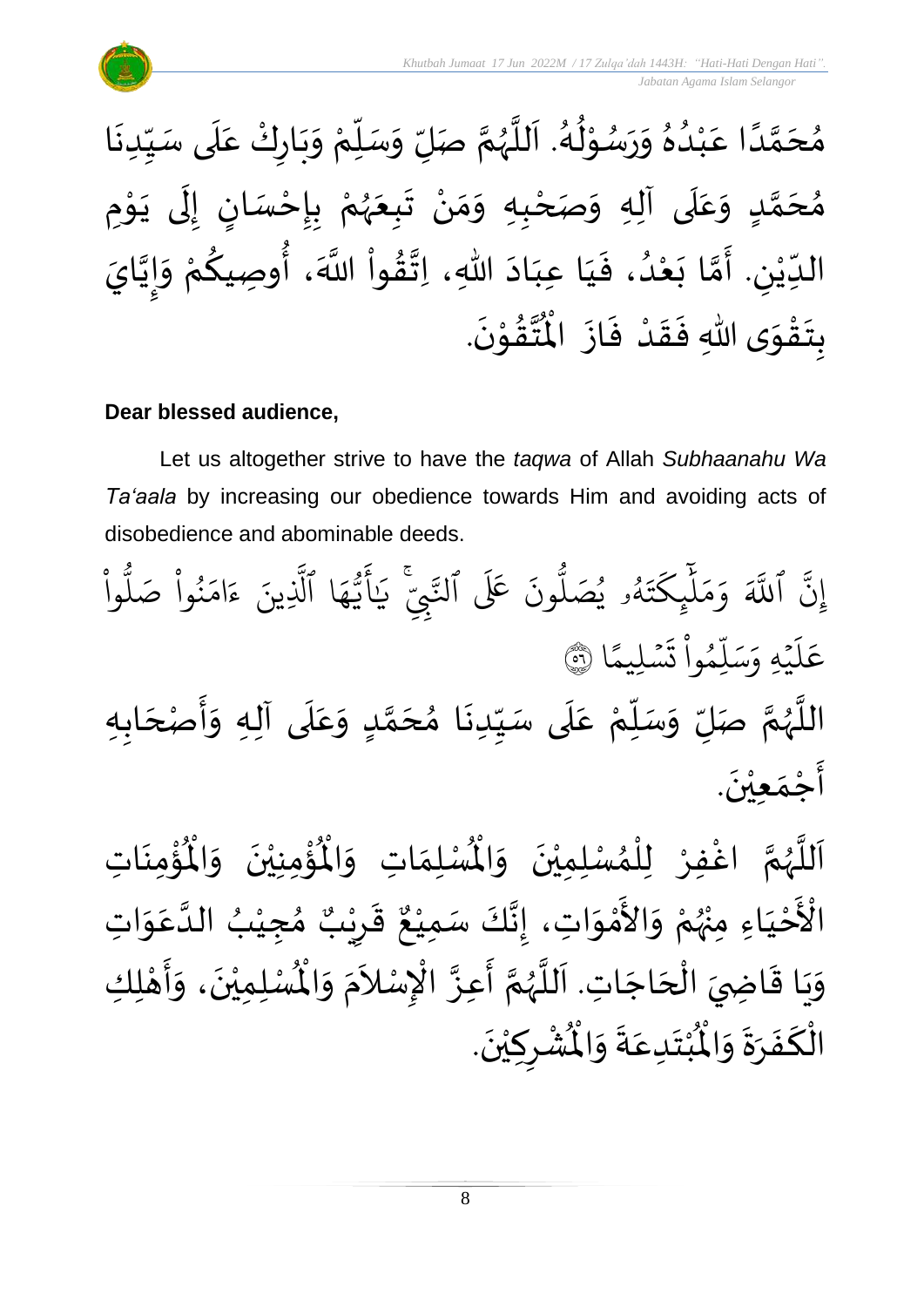

ِ<br>اَللَّهُمَّ إِنَّا نَسْأَلُكَ وَنَتَوَسَّلُ إِلَيْكَ بِنَبِيِّكَ الأَمِيْنِ، وَنَسْأَلُكَ ُ<br>اُ∱  $\sum_{i=1}^{n}$  $\ddot{\phantom{0}}$  $\tilde{\cdot}$ ْ َ<br>ج  $\frac{1}{1}$  $\frac{1}{2}$ <u>لم</u><br>:  $\ddot{\phantom{0}}$ <u>د</u><br>: ْ  $\tilde{\mathbf{r}}$  $\frac{1}{2}$ ا<br>ما  $\frac{1}{2}$  $\ddot{\ }$  $\ddot{\phantom{0}}$  $\frac{1}{2}$ ہو<br>ا  $\frac{1}{2}$  $\ddot{\phantom{0}}$ لة<br>•  $\frac{1}{2}$ ن<br>م ر<br>ر<br>ر ا<br>آ  $\mathbf{r}$ ْ ي َ .<br>بِأَسْمَاَئِكَ الْحُسْنَى، وَصِفَاتِكَ الْعُظُمَى، أَنْ تَحْفَظَ بِعَيْنِ  $\frac{1}{\sqrt{2}}$  $\ddot{\cdot}$  $\frac{1}{2}$ ْ  $\sum_{i=1}^{n}$ ر<br>م ֦֧֦֧֦֧֦֧֦֧֦֧֦֧֦֧֦֧֦֧֦֧֦֧֦֧֝֝֟֓֓֟֓֓֟֓֓<br>**֧**  $\frac{1}{2}$ ֦֧֦֧֦֧֦֧֦֧֦֜֜֜֜֜֜֜<br>֧ׅׅ֝֜֜֜֜֜֜֜֜֜֜֝֜֜֝֜<del>֟</del>  $\ddot{\cdot}$  $\frac{1}{2}$  $\ddot{\phantom{0}}$ ٍ<br>ِ ْ  $\frac{1}{2}$  $\frac{1}{2}$  $\ddot{\cdot}$  $\ddot{\cdot}$ ِ<br>عِنَايَتِكَ الرَّبَّانِيَّةِ، وَبِحِفْظِ وِقَايَتِكَ الصَّمَدَانِيَّةِ، جَلاَلَةَ مَلِكِنَا ِ<br>پ  $\tilde{\phantom{0}}$ ان<br>ا  $\frac{1}{1}$  $\frac{1}{2}$ اتا<br>مر  $\ddot{\phantom{0}}$  $\frac{1}{2}$ ້<br>: ر<br>خ  $\frac{1}{2}$ ان<br>ا ن<br>م<br>۱ انہ<br>م  $\ddot{\phantom{0}}$  $\ddot{\phantom{0}}$  $\ddot{\phantom{0}}$  $\frac{1}{2}$ ْعَظَّمِ، سُلْطَان سلَاڠُور، سُلْطَان شَرَفُ الدِّين ادريس شاه  $\frac{1}{\sqrt{2}}$ ُ  $\frac{1}{2}$ ر<br>م ֦֧֦֧֦ ٍ<br>م )<br>፟<br>፟ ر<br>م ر<br>أ ٍ<br>م ر<br>آباد  $\frac{1}{2}$ ر<br>مو الما الحاج ابن المرحوم سُلْطَان صَلاَحُ الدِّين عبد العزيز شاه  $\frac{1}{2}$ ُ  $\sim$  $\ddot{\cdot}$ ا<br>ا و<br>م  $\frac{1}{2}$ الحاج. اَللَّهُمَّ أَدِمِ الْعَوْنَ وَالْبِدَايَةَ وَالتَّوْفِيْقَ، وَ  $\ddot{\phantom{0}}$ ់<br>់  $\frac{1}{2}$ ْ  $\frac{1}{2}$ َ انا<br>م و<br>ر<br>ر ا<br>ا `<br>آ  $\ddot{\cdot}$ .<br>الصّحّةَ ن<br>م  $\frac{1}{2}$  $\ddot{\phantom{0}}$ ْ י<br>י انا  $\frac{1}{2}$  $\ddot{\cdot}$  $\ddot{\phantom{0}}$ ا<br>ا ้<br>∤ ى<br>وَالسَّلامَةَ مِنْكَ، لِوَلِيِّ عَهْدِ سلاڠُورِ، تَعْكُو أَمِيرِ شَاه اِبْنِ ْ  $\frac{1}{2}$ ֝֝֝֝֝֝֝֟֝֝֝֝֝֝֝֝<br>֧֝֝֝֝֝֝֝֝֝֝<br>֧֝֝֝֝֝֝֝֝֝ )<br>፟<br>፟ ٝ<br>ر ِ<br>م ม<br>"  $\frac{1}{2}$ لمح  $\frac{1}{2}$ ំ<br>•  $\frac{1}{2}$  $\frac{1}{2}$ ا<br>ما  $\frac{1}{2}$ ।<br>त السُّلْطَان شَرَفُ الدِّين ادريس شاه الحاج، فِيْ أَمْنٍ وَصَلاَحٍ َ  $\tilde{\cdot}$ )<br>إ י<br>י  $\sum_{i=1}^{n}$ ْ  $\frac{1}{2}$ ُ ِرِ ์<br>ิ์ ٝ<br>ا ر<br>بر<br>سا ે<br>કે<br>ડ وَعَافِيَةٍ بِمَنَّكَ وَكَرَمِكَ يَا ذَاالْجَلالِ وَالإِكْرَامِ. اَللَّهُمَّ أَطِلُ سم<br>تار<br>ا  $\overline{\phantom{a}}$  $\ddot{\phantom{0}}$ ْ  $\frac{1}{2}$  $\overline{\phantom{a}}$ ا<br>أ  $\ddot{\cdot}$  $\ddot{\phantom{0}}$ ์<br>-<br>- $\frac{1}{2}$  $\frac{1}{2}$  $\frac{1}{2}$  $\frac{1}{2}$  $\frac{1}{2}$ َ .<br>م  $\frac{1}{2}$ ا<br>:<br>: تا<br>م ֧֞֟<u>֚</u> غ .<br>ا  $\sum_{i=1}^{n}$ بلآ  $\tilde{\cdot}$ الْبِلاَدِ، وَ  $\tilde{\phantom{a}}$ ֦֧֦֧֦֧<u>֦</u> ا<br>ا لِحَيْنِ لِلْمُوَظَّفِيْنَ وَالرَّعِيَّةِ وَ ان<br>ا اتا<br>ا ์  $\ddot{\phantom{0}}$ ់<br>រ ا<br>ا  $\frac{1}{2}$ ๋<br>ለ ֦֧֦֧֦֧֦֧֦֧֦֧֦֧֦֧֜֜֓֓<br>֧֜֜֜֜ ់<br>ព ي  $\overline{\phantom{a}}$ صْ ا م  $\frac{1}{2}$  $\frac{1}{2}$ م  $\frac{1}{2}$ و<br>پھر رَ **ٔ** ه<br>لم و<br>م و<br>ڪ مَقَاصِدَهُمَا لِطَرِيقِ الْهُدَى وَالرَّشَادِ. ្រ  $\tilde{\cdot}$ م<br>م ر<br>ر<br>ر ֦֧֦֧֦֧֦֧֦֧֦֧֦֜֜֜֓֓֟֓<br>֧ׅׅ֛֜֜֜֜֜֜֜֜֜֜֜֜֜֜֜֜֝֜֜ Ï  $\overline{\phantom{a}}$  $\frac{1}{\sqrt{2}}$  $\frac{1}{2}$  $\frac{1}{2}$ َ  $\frac{1}{2}$  $\frac{1}{2}$ 

O Allah, grant us guidance in performing the five obligatory prayers in congregation, fulfilling *zakaat* through Selangor *Zakaat* Board (LZS), making endowment (*waqf*) through *Perbadanan Wakaf Selangor* (Selangor Endowment Corporation) and giving away (*infaaq*) our wealth through *Tabung Infak Jariah Umat Islam Selangor* (TIJARI, Selangor Continuous Charity for Muslims Fund), and to the orphans through Darul Ehsan Islamic Foundation (YIDE).